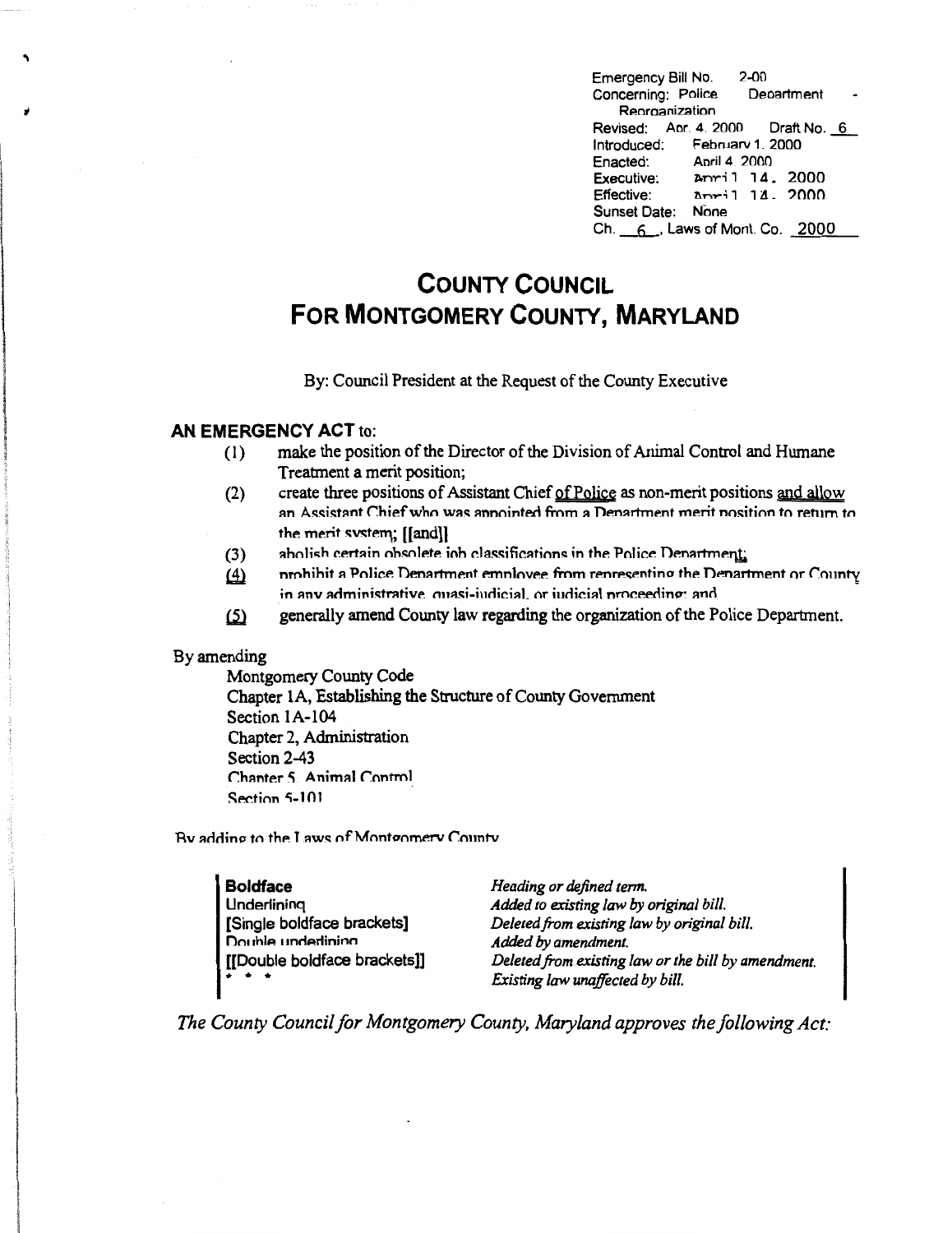r

 $\blacktriangledown$ 

**Section 1.** Sections 1A-104. 2-43. and 5-101 of the County Code [[is]] are  $\mathbf{I}$ 2 amended as follows:

| 3  | 1A-104. | Heads of departments and principal offices; other positions                         |
|----|---------|-------------------------------------------------------------------------------------|
| 4  |         | designated as non-merit.                                                            |
| 5  | (a)     | <i>Names.</i> The head of a department or principal office is called the            |
| 6  |         | Director of the department or principal office, except that:                        |
| 7  |         | (1)<br>the Director of Police is also called the Chief of Police; and               |
| 8  |         | the Director of the Office of the County Attorney is called the<br>(2)              |
| 9  |         | County Attorney.                                                                    |
| 10 | (b)     | Qualifications.                                                                     |
| 11 |         | Each head of a department or principal office should be<br>(1)                      |
| 12 |         | professionally qualified.                                                           |
| 13 |         | A person holding any other position in the Executive Branch<br>(2)                  |
| 14 |         | designated by law as a non-merit position must be professionally                    |
| 15 |         | qualified for the position under a position description established                 |
| 16 |         | by regulation under method (1).                                                     |
| 17 |         | An Assistant Chief of Police must meet any additional<br>$\left[\frac{3}{2}\right]$ |
| 18 |         | qualifications required under Section 2-43.]]                                       |
| 19 | (c)     | Status. Heads of departments and principal offices, and holders of any              |
| 20 |         | other position in the Executive Branch designated by law as a non-merit             |
| 21 |         | position, are County employees but are not merit system employees.                  |
| 22 | (d)     | Special reinstatement rule. A nerson who was a merit system emnlovee                |
| 23 |         | of the Police Denartment when annointed as an Assistant Chief of                    |
| 24 |         | Police may return to the merit system in the Denartment at the same                 |
| 25 |         | rank that the nerson last held in the merit system. The nerson must elect           |
| 26 |         | to return to the merit system within 10 days after leaving the Assistant            |
| 27 |         | Chief position, by notifying the Chief Administrative Officer in writing.           |

-2-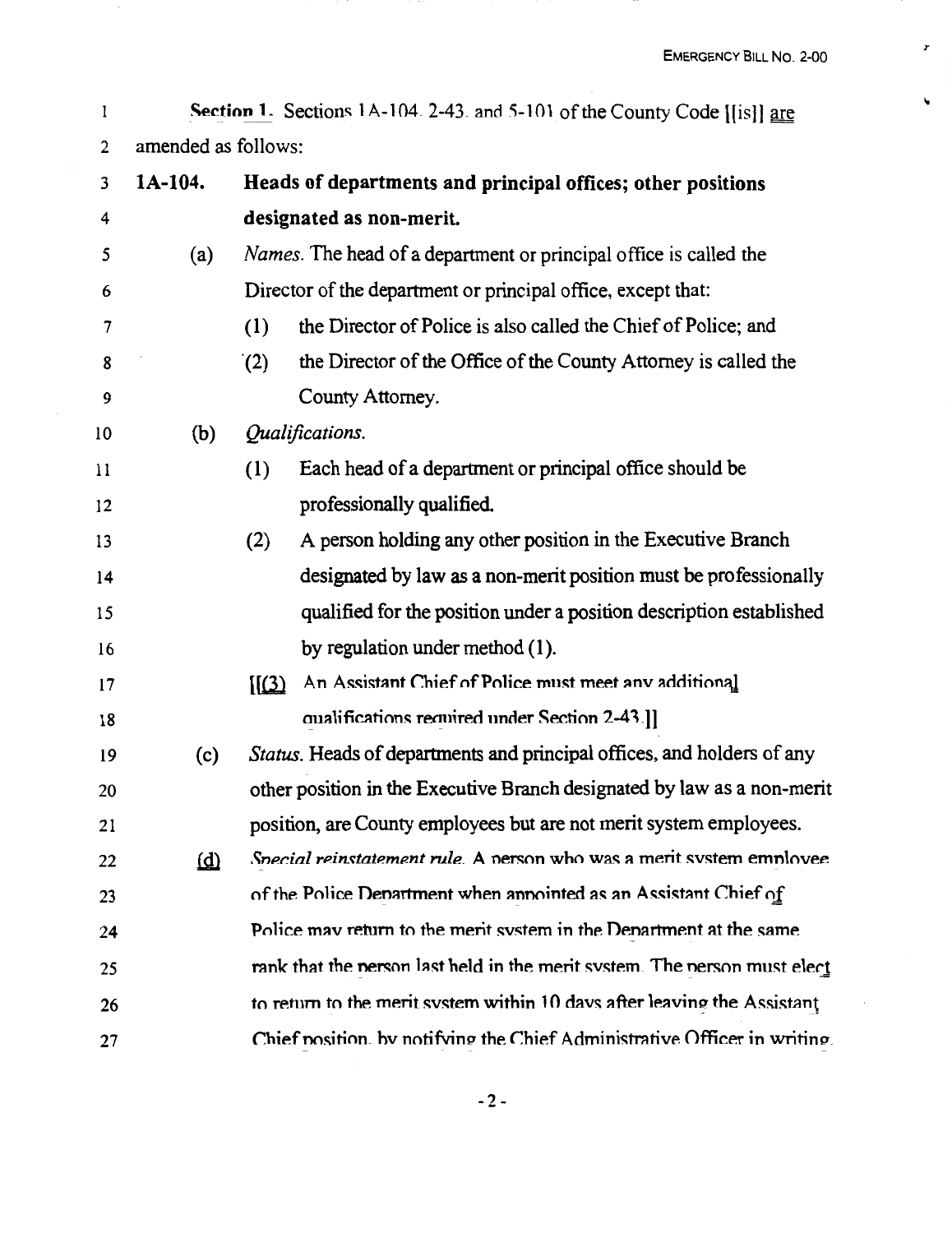| 1  | If the previous rank was abolished, the person must be assigned to the                |  |  |
|----|---------------------------------------------------------------------------------------|--|--|
| 2  | closest equivalent rank, and must receive the salary and benefits that                |  |  |
| 3  | would annly if the nerson had remained in the merit system at the                     |  |  |
| 4  | previous rank and the rank still existed.                                             |  |  |
| 5  | $2-43.$<br>[County police;] Organization and functions[; superintendent].             |  |  |
| 6  | The Department of Police includes the County police and the Division of               |  |  |
| 7  | Animal Control and Humane Treatment. The Department has the authority,                |  |  |
| 8  | functions, and activities prescribed by law.                                          |  |  |
| 9  | [The position of the director of the Division of Animal Control and Humane            |  |  |
| 10 | Treatment is a non-merit position.]                                                   |  |  |
| 11 | Three positions of Assistant Chief of Police are non-merit positions.                 |  |  |
| 12 | [[Whenever all three nositions are filled. at least one Assistant Chief must have at  |  |  |
| 13 | least 5 vears of experience as a sworn officer in the Department.]                    |  |  |
| 14 | Any reference in this Code or in [[rules, regulations, or orders]] regulation or      |  |  |
| 15 | other document to "superintendent of police" or "superintendent" means "Director of   |  |  |
| 16 | Police" or "Director", respectively.                                                  |  |  |
| 17 | 5-101. Definitions.                                                                   |  |  |
| 18 | In this Chapter, the following words and phrases have the following meanings:         |  |  |
| 19 |                                                                                       |  |  |
| 20 | <b>Animal control officer:</b> The Director of the Division [[acting under the        |  |  |
| 21 | immediate direction of the Director of the Department of Police]], or the Division    |  |  |
| 22 | Director's designee.                                                                  |  |  |
| 23 | *<br>*                                                                                |  |  |
| 24 | Sec. 2. The Chief Administrative Officer must abolish the following                   |  |  |
| 25 | occunational classes on the date that the County Council confirms the third Assistant |  |  |
| 26 | Chief of Police:                                                                      |  |  |
| 27 | nolice lieutenant colonel: and<br><u>(a)</u>                                          |  |  |

 $\blacktriangledown$ 

 $-3-$